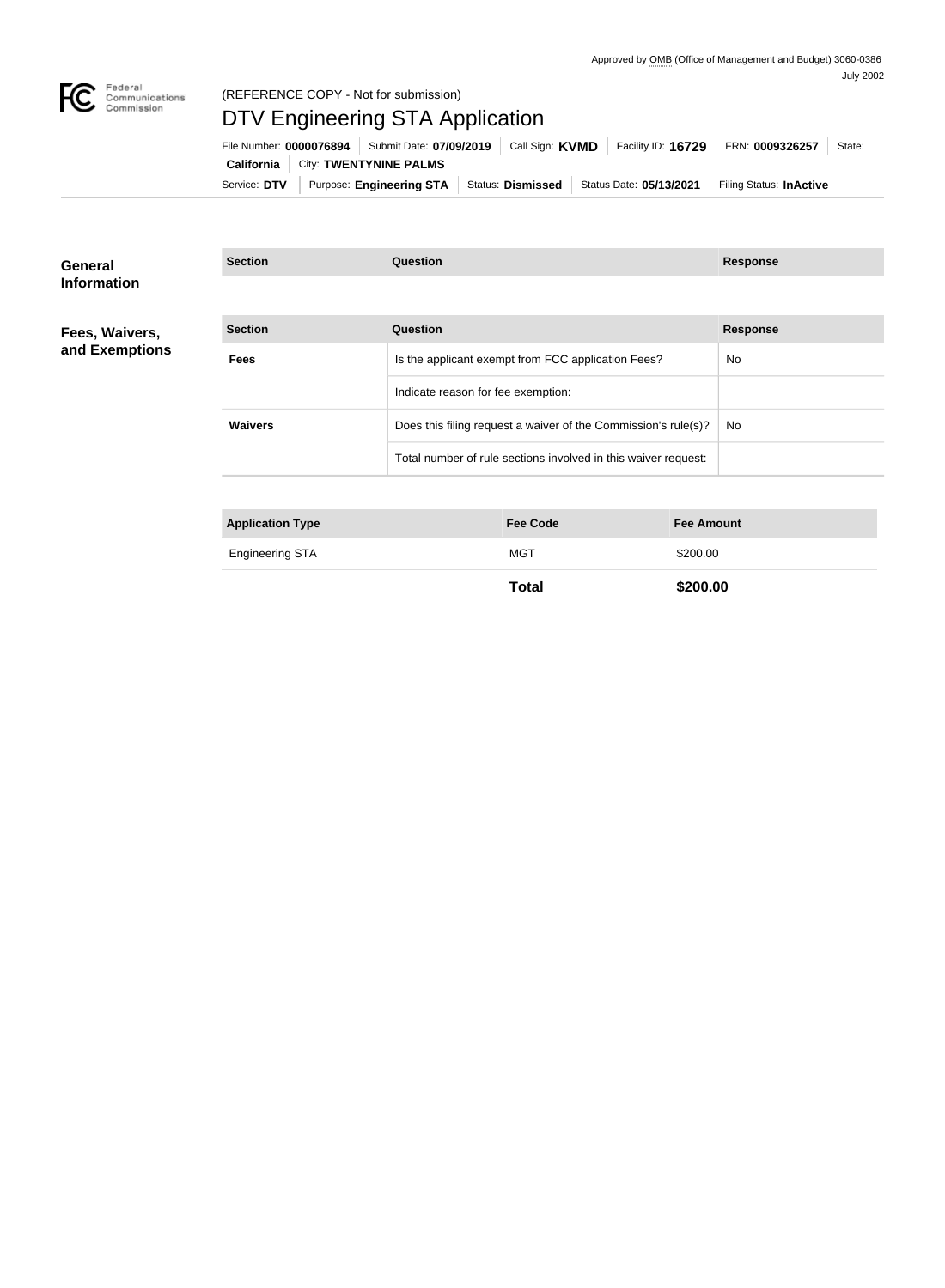### **Applicant Name, Type, and Contact Information**

#### **Applicant Information**

| <b>Applicant</b>                                                                                  | <b>Address</b>                                                                                       | <b>Phone</b>            | Email                 | <b>Applicant</b><br><b>Type</b> |
|---------------------------------------------------------------------------------------------------|------------------------------------------------------------------------------------------------------|-------------------------|-----------------------|---------------------------------|
| <b>KVMD LICENSEE CO., LLC</b><br><b>Applicant</b><br>Doing Business As: KVMD LICENSEE<br>CO., LLC | Ronald L. Ulloa<br>2323 CORINTH<br><b>AVENUE</b><br>LOS ANGELES, CA<br>90064<br><b>United States</b> | $+1$ (310) 478-<br>0055 | rulloa@kxlatv.<br>com | Other                           |

#### **Authorization Holder Name**

 $\Box$  Check box if the Authorization Holder name is being updated because of the sale (or transfer of control) of the Authorization(s) to another party and for which proper Commission approval has not been received or proper notification provided.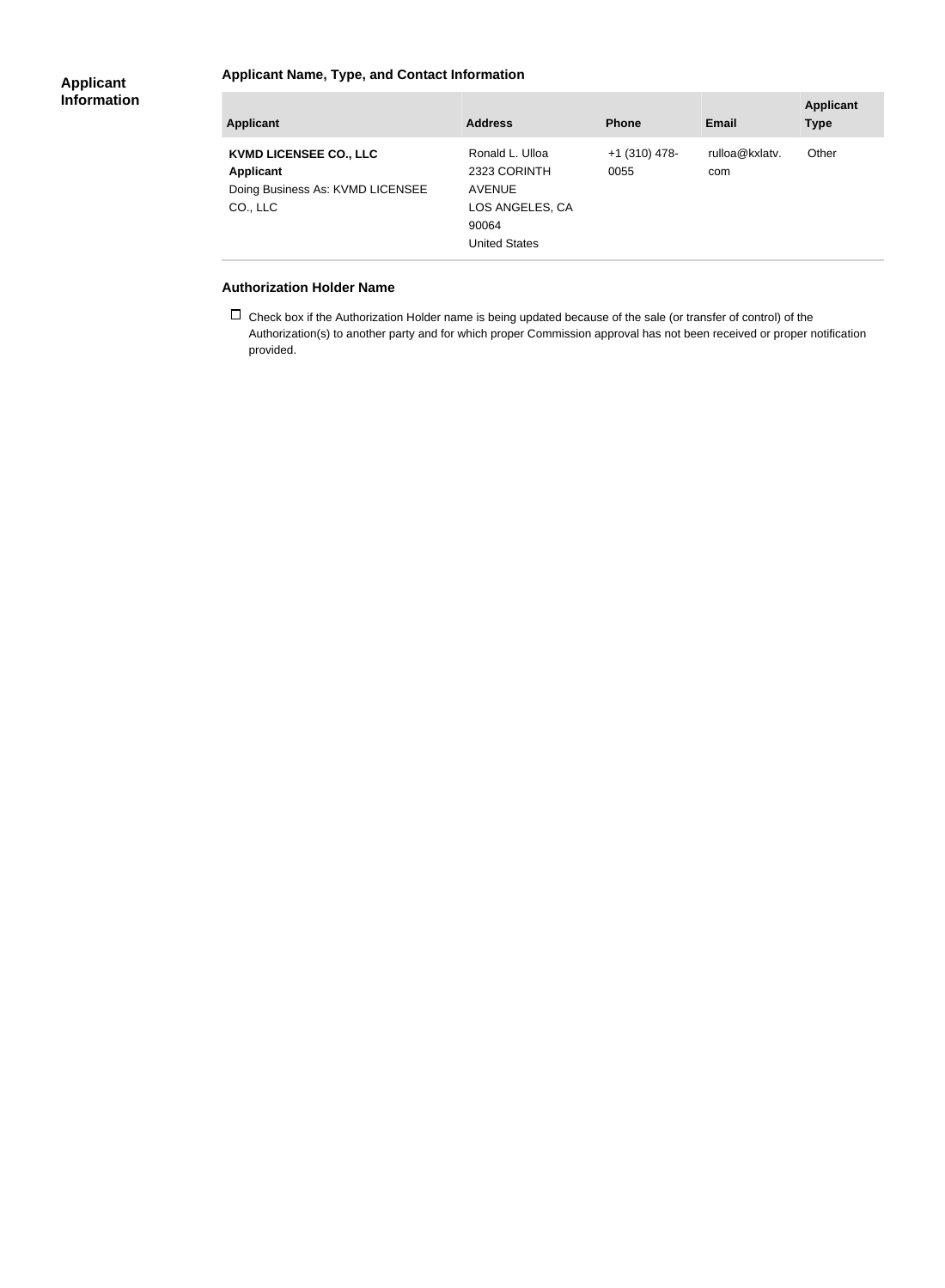| <b>Contact</b><br><b>Representatives</b><br>(2) | <b>Contact Name</b>                                              | <b>Address</b>                                                                             | <b>Phone</b>          | <b>Email</b>                 | <b>Contact Type</b>         |
|-------------------------------------------------|------------------------------------------------------------------|--------------------------------------------------------------------------------------------|-----------------------|------------------------------|-----------------------------|
|                                                 | Esq Kathleen A. Kirby A. Kirby<br>, $Esq.$<br>Wiley Rein LLP     | Kathleen A. Kirby<br>1776 K Street, NW<br>Washington, DC<br>20006<br><b>United States</b>  | +1 (202) 719-<br>3360 | KKirby@wileyrein.<br>com     | Legal<br>Representative     |
|                                                 | <b>S. Merrill Weiss Merrill Weiss</b><br>Merrill Weiss Group LLC | S. Merrill Weiss<br>227 Central<br>Avenue<br>Metuchen, NJ<br>08840<br><b>United States</b> | +1 (732) 494-<br>6400 | MERRILL@MWGRP.<br><b>COM</b> | Technical<br>Representative |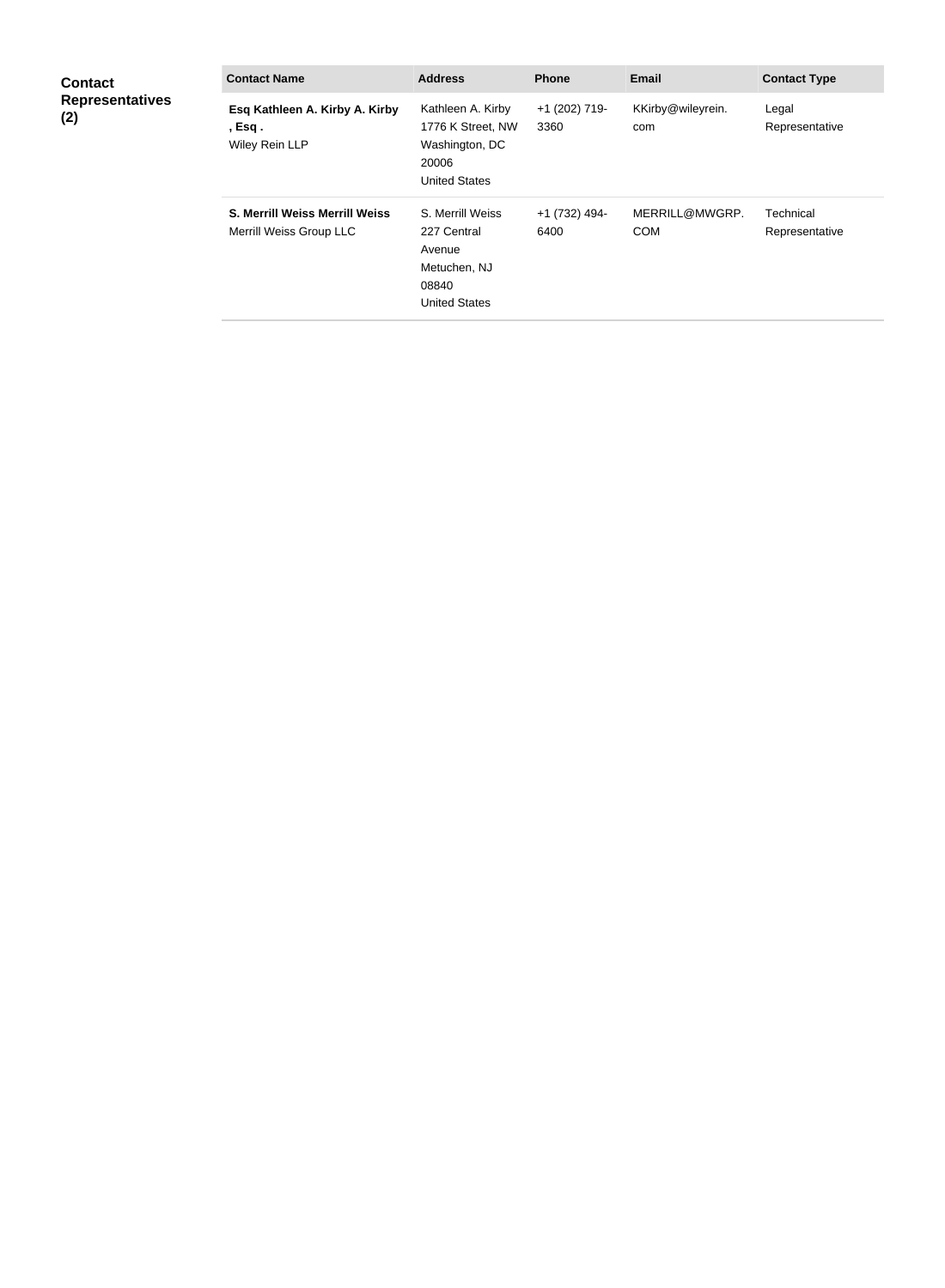| <b>Channel and</b><br><b>Facility</b><br><b>Information</b> | <b>Section</b>               | Question               | <b>Response</b>         |
|-------------------------------------------------------------|------------------------------|------------------------|-------------------------|
|                                                             | <b>Proposed Community of</b> | <b>Facility ID</b>     | 16729                   |
|                                                             | License                      | <b>State</b>           | California              |
|                                                             |                              | City                   | <b>TWENTYNINE PALMS</b> |
|                                                             |                              | DTV Channel            | 23                      |
|                                                             |                              | Designated Market Area | Los Angeles             |
|                                                             | <b>Facility Type</b>         | <b>Facility Type</b>   | Commercial              |
|                                                             |                              | <b>Station Type</b>    | Main                    |
|                                                             | Zone                         | Zone                   | $\overline{2}$          |

# **Primary station proposed to be rebroadcast:**

**Facility Id Call Sign City State**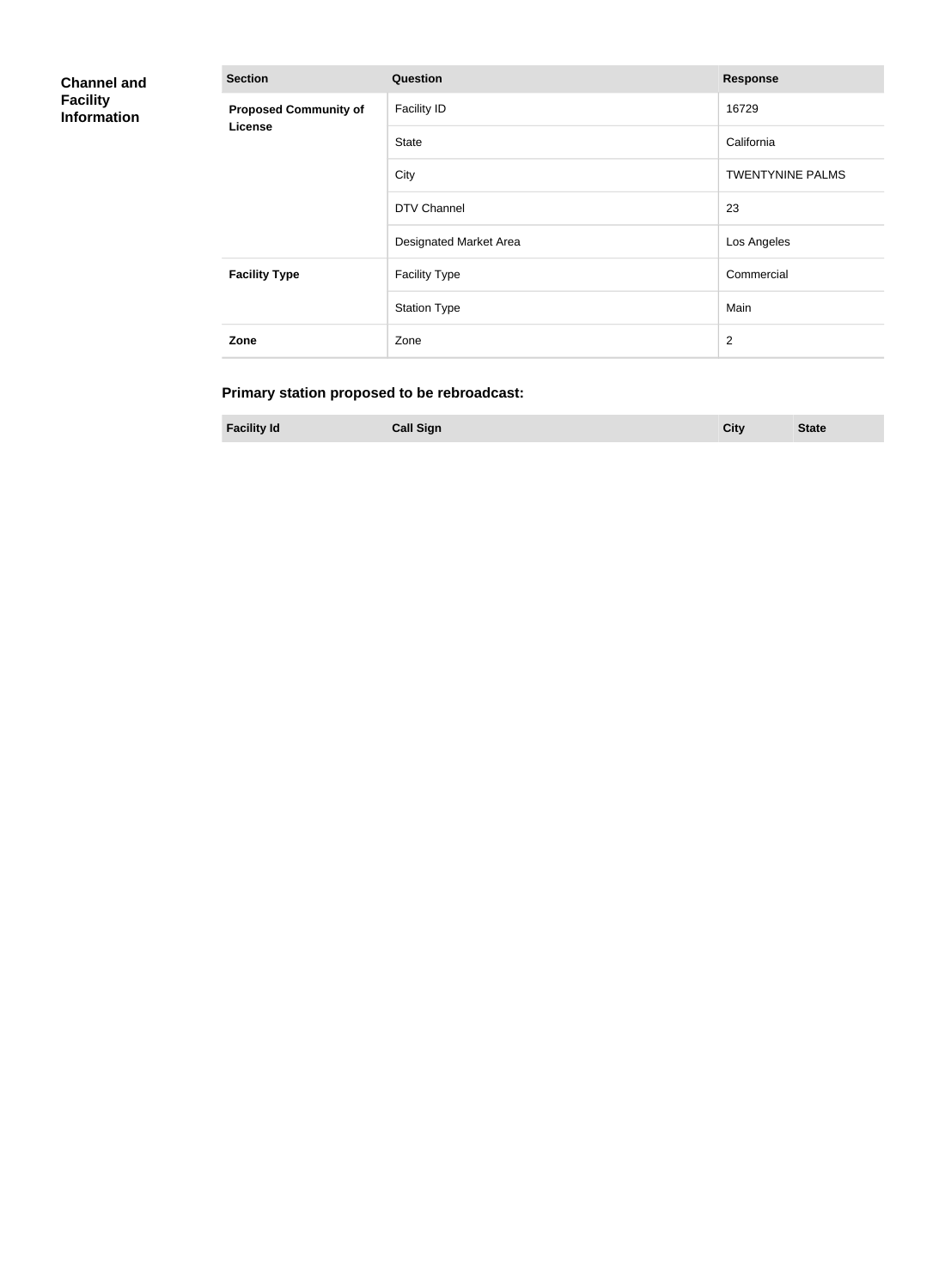| <b>Antenna Location</b><br>Data | <b>Section</b>                           | <b>Question</b>                                                    | <b>Response</b>                                |
|---------------------------------|------------------------------------------|--------------------------------------------------------------------|------------------------------------------------|
|                                 | <b>Antenna Structure</b><br>Registration | Do you have an FCC Antenna Structure Registration (ASR)<br>Number? | No                                             |
|                                 |                                          | <b>ASR Number</b>                                                  |                                                |
|                                 | <b>Coordinates (NAD83)</b>               | Latitude                                                           | 34° 02' 17.0" N+                               |
|                                 |                                          | Longitude                                                          | 116° 48' 50.0" W-                              |
|                                 |                                          | Structure Type                                                     | UTOWER-Unguyed - Free<br><b>Standing Tower</b> |
|                                 |                                          | <b>Overall Structure Height</b>                                    | 52.0 meters                                    |
|                                 |                                          | <b>Support Structure Height</b>                                    | 35.0 meters                                    |
|                                 |                                          | <b>Ground Elevation (AMSL)</b>                                     | 2408 meters                                    |
|                                 | <b>Antenna Data</b>                      | Height of Radiation Center Above Ground Level                      | 42 meters                                      |
|                                 |                                          | Height of Radiation Center Above Average Terrain                   | 784 meters                                     |
|                                 |                                          | Height of Radiation Center Above Mean Sea Level                    | 2450 meters                                    |
|                                 |                                          | <b>Effective Radiated Power</b>                                    | 150 kW                                         |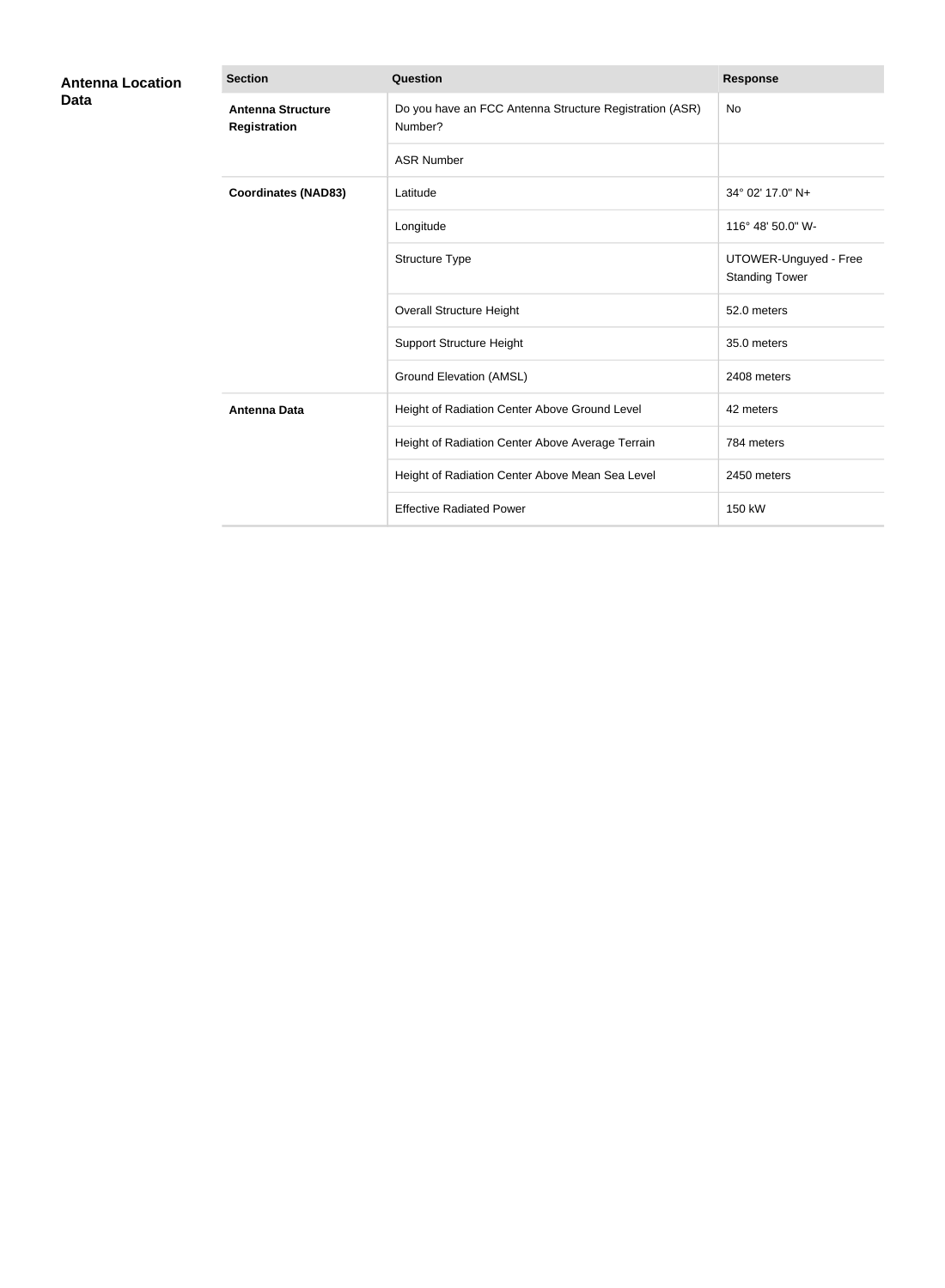| Antenna               | <b>Section</b>                                  | <b>Question</b>                                                                                                                                     | <b>Response</b>           |
|-----------------------|-------------------------------------------------|-----------------------------------------------------------------------------------------------------------------------------------------------------|---------------------------|
| <b>Technical Data</b> | <b>Antenna Type</b>                             | Antenna Type                                                                                                                                        | <b>Directional Custom</b> |
|                       |                                                 | Do you have an Antenna ID?                                                                                                                          | Yes                       |
|                       |                                                 | Antenna ID                                                                                                                                          | 36709                     |
|                       | Antenna Manufacturer and                        | Manufacturer:                                                                                                                                       | <b>AND</b>                |
|                       | <b>Model</b>                                    | Model                                                                                                                                               | ATW25H2-HTC1-23H          |
|                       |                                                 | Rotation                                                                                                                                            | 100 degrees               |
|                       |                                                 | <b>Electrical Beam Tilt</b>                                                                                                                         | 0.5                       |
|                       |                                                 | <b>Mechanical Beam Tilt</b>                                                                                                                         | Not Applicable            |
|                       |                                                 | toward azimuth                                                                                                                                      |                           |
|                       |                                                 | Polarization                                                                                                                                        | Horizontal                |
|                       | <b>DTV and DTS: Elevation</b><br><b>Pattern</b> | Does the proposed antenna propose elevation radiation<br>patterns that vary with azimuth for reasons other than the<br>use of mechanical beam tilt? | No                        |
|                       |                                                 | Uploaded file for elevation antenna (or radiation) pattern<br>data                                                                                  |                           |

## **Directional Antenna Relative Field Values (Pre-rotated Pattern)**

| <b>Degree</b> | Value | <b>Degree</b> | <b>Value</b> | <b>Degree</b> | Value | <b>Degree</b> | <b>Value</b> |
|---------------|-------|---------------|--------------|---------------|-------|---------------|--------------|
| $\pmb{0}$     | 0.995 | 90            | 0.979        | 180           | 0.196 | 270           | 0.979        |
| 10            | 0.989 | 100           | 0.922        | 190           | 0.192 | 280           | 0.993        |
| 20            | 0.967 | 110           | 0.809        | 200           | 0.232 | 290           | 0.999        |
| 30            | 0.94  | 120           | 0.695        | 210           | 0.357 | 300           | 0.995        |
| 40            | 0.941 | 130           | 0.605        | 220           | 0.501 | 310           | 0.97         |
| 50            | 0.97  | 140           | 0.501        | 230           | 0.605 | 320           | 0.941        |
| 60            | 0.995 | 150           | 0.357        | 240           | 0.695 | 330           | 0.94         |
| 70            | 0.999 | 160           | 0.232        | 250           | 0.809 | 340           | 0.967        |
| 80            | 0.993 | 170           | 0.192        | 260           | 0.922 | 350           | 0.989        |

#### **Additional Azimuths**

| <b>Degree</b> | Vд |
|---------------|----|
| 66            |    |
| 294           |    |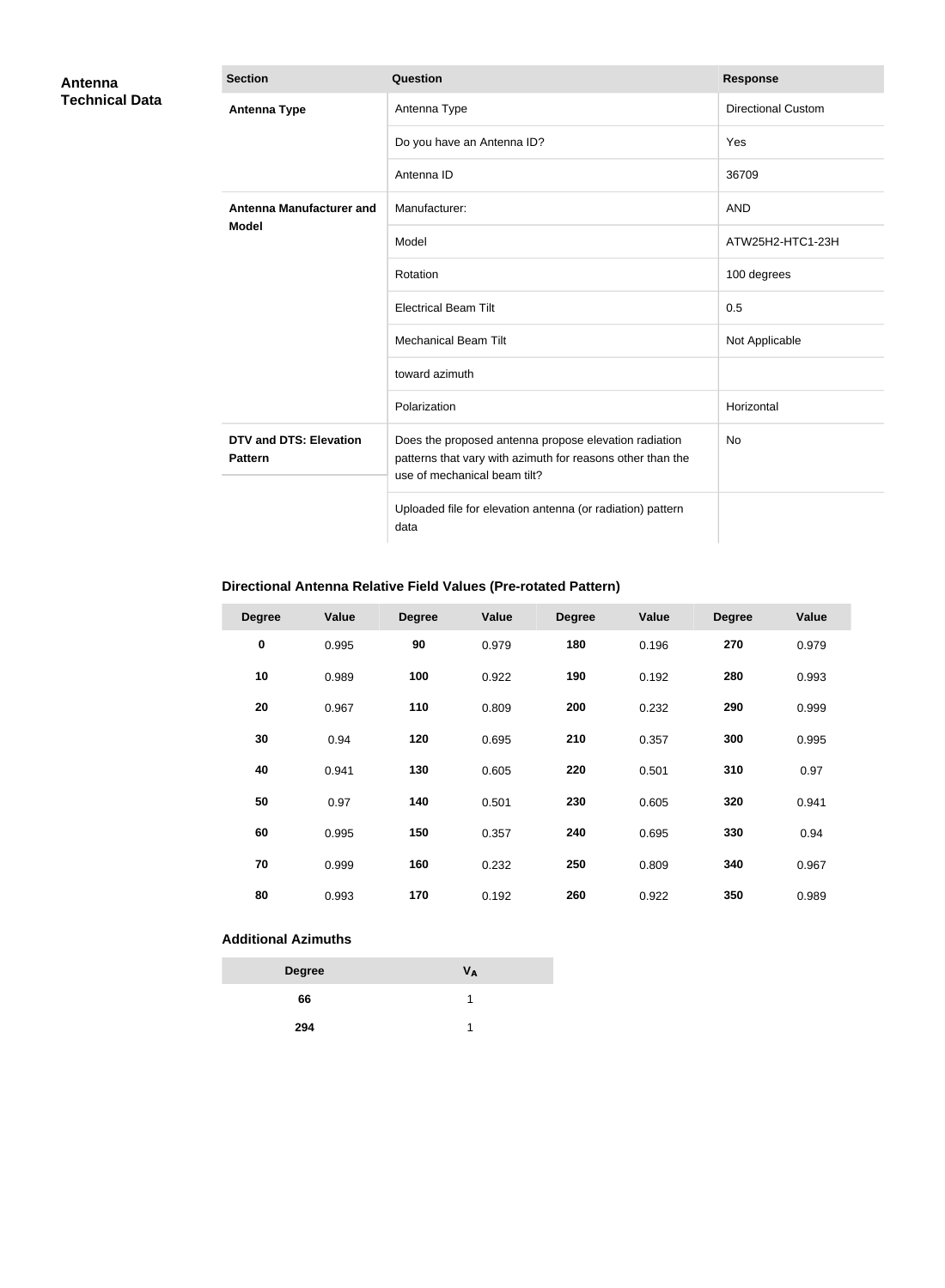| <b>Certification</b> | <b>Section</b>                                    | <b>Question</b>                                                                                                                                                                                                                                                                                                                                                                                                                                                                                                                                                                                                                                                                                                                                                                                                                                           | <b>Response</b>                                      |
|----------------------|---------------------------------------------------|-----------------------------------------------------------------------------------------------------------------------------------------------------------------------------------------------------------------------------------------------------------------------------------------------------------------------------------------------------------------------------------------------------------------------------------------------------------------------------------------------------------------------------------------------------------------------------------------------------------------------------------------------------------------------------------------------------------------------------------------------------------------------------------------------------------------------------------------------------------|------------------------------------------------------|
|                      | <b>General Certification</b><br><b>Statements</b> | The Applicant waives any claim to the use of any particular<br>frequency or of the electromagnetic spectrum as against the<br>regulatory power of the United States because of the<br>previous use of the same, whether by authorization or<br>otherwise, and requests an Authorization in accordance with<br>this application (See Section 304 of the Communications Act<br>of 1934, as amended.).                                                                                                                                                                                                                                                                                                                                                                                                                                                       |                                                      |
|                      |                                                   | The Applicant certifies that neither the Applicant nor any<br>other party to the application is subject to a denial of Federal<br>benefits pursuant to §5301 of the Anti-Drug Abuse Act of<br>1988, 21 U.S.C. §862, because of a conviction for<br>possession or distribution of a controlled substance. This<br>certification does not apply to applications filed in services<br>exempted under §1.2002(c) of the rules, 47 CFR. See §1.<br>2002(b) of the rules, 47 CFR §1.2002(b), for the definition of<br>"party to the application" as used in this certification §1.2002<br>(c). The Applicant certifies that all statements made in this<br>application and in the exhibits, attachments, or documents<br>incorporated by reference are material, are part of this<br>application, and are true, complete, correct, and made in<br>good faith.   |                                                      |
|                      | <b>Authorized Party to Sign</b>                   | <b>FAILURE TO SIGN THIS APPLICATION MAY RESULT IN</b><br>DISMISSAL OF THE APPLICATION AND FORFEITURE<br>OF ANY FEES PAID<br>Upon grant of this application, the Authorization Holder may<br>be subject to certain construction or coverage requirements.<br>Failure to meet the construction or coverage requirements<br>will result in automatic cancellation of the Authorization.<br>Consult appropriate FCC regulations to determine the<br>construction or coverage requirements that apply to the type<br>of Authorization requested in this application.<br>WILLFUL FALSE STATEMENTS MADE ON THIS FORM<br>OR ANY ATTACHMENTS ARE PUNISHABLE BY FINE AND<br>/OR IMPRISONMENT (U.S. Code, Title 18, §1001) AND/OR<br>REVOCATION OF ANY STATION AUTHORIZATION (U.S.<br>Code, Title 47, §312(a)(1)), AND/OR FORFEITURE (U.S.<br>Code, Title 47, §503). |                                                      |
|                      |                                                   | I certify that this application includes all required and<br>relevant attachments.                                                                                                                                                                                                                                                                                                                                                                                                                                                                                                                                                                                                                                                                                                                                                                        | Yes                                                  |
|                      |                                                   | I declare, under penalty of perjury, that I am an authorized<br>representative of the above-named applicant for the<br>Authorization(s) specified above.                                                                                                                                                                                                                                                                                                                                                                                                                                                                                                                                                                                                                                                                                                  | <b>Ronald Ulloa Ulloa</b><br>President<br>07/09/2019 |
|                      |                                                   |                                                                                                                                                                                                                                                                                                                                                                                                                                                                                                                                                                                                                                                                                                                                                                                                                                                           |                                                      |